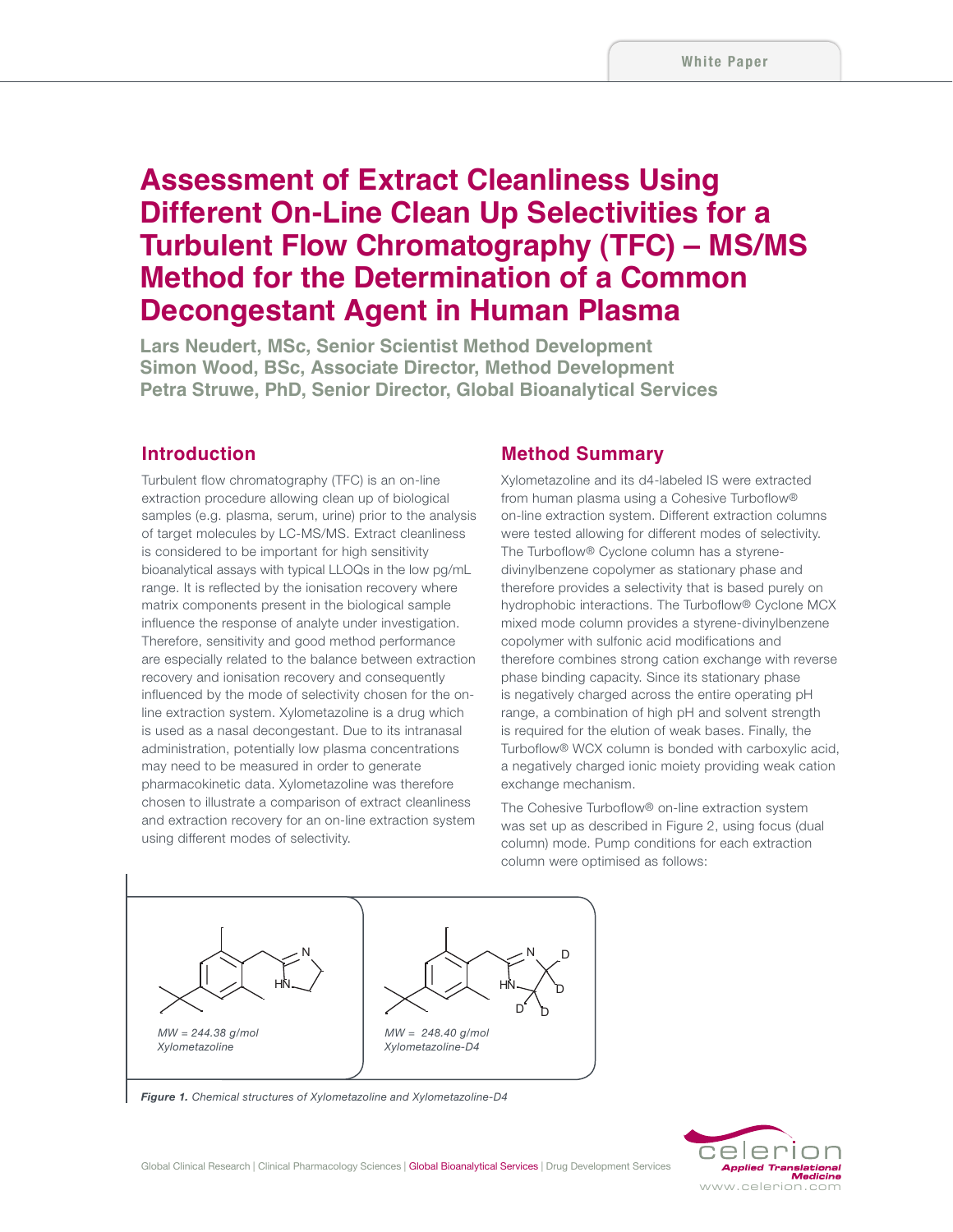### TURBOFLOW® CYCLONE (Reverse phase)

Extraction column: Turboflow® Cyclone, 50 x 1.0 mm (Thermo Scientific)

Loading solution A: Water/Formic acid, 100:0.1, v/v

Loading solution B: Acetonitrile/Formic acid, 100:0.1, v/v

Loading solution C: Acetonitrile/2-Propanol/Acetone, 45:45:10, v/v/v

Loading flow rate: 4.0 mL/min

#### TURBOFLOW® CYCLONE MCX (Mixed mode)

Extraction column: Turboflow® Cyclone MCX, 50 x 1.0 mm (Thermo Scientific)

Loading solution A: Water/Formic acid, 100:0.1, v/v (pH 3)

Loading solution B: Acetonitrile/25% Ammonia solution (aq.), 100:1, v/v (pH 12)

Loading solution C: Acetonitrile/2-Propanol/Acetone, 45:45:10, v/v/v

Loading flow rate: 4.0 mL/min

### TURBOFLOW® WCX (Weak cation exchanged)

Extraction column: Turboflow® ¬WCX, 50 x 1.0 mm (Thermo Scientific)

Loading solution A: Water/Formic acid, 100:0.1, v/v  $(nH<sub>3</sub>)$ 

Loading solution B: Methanol/25% Ammonia solution (aq.), 100:0.1, v/v (pH 9)

Loading solution C: Acetonitrile/2-Propanol/Acetone, 45:45:10, v/v/v

Loading flow rate: 4.0 mL/min



*Figure 2. Turboflow® configuration for on-line extraction (using focus (dual column) mode)*

For additional analytical separation a C18 reverse phase column was added after the extraction system using following conditions:

Analytical column: Onyx Monolithic C18, 50 x 2.0 mm (Phenomenex)

Eluting solution A: Water/Formic acid, 100:0.1, v/v

Eluting solution B: Acetonitrile/Formic acid, 100:0.1, v/v

Eluting flow rate: 1.0 mL/min, linear gradient

Total run time: 5.0 min

Human plasma samples were spiked with analyte at intended concentration levels, covering an analytical range from 30.0 – 5000 pg/mL. Samples were subsequently diluted in a ratio 1:2 with 0.1% Formic acid (aq.) containing IS at an appropriate concentration level. These solutions were injected onto the system at a constant autosampler loop size of 20 μL. Compound detection was carried out on a AB SCIEX API 4000 using ESI in positive MRM mode and unit/ unit resolution. Transitions measured were 245.2/189.2 amu for Xylometazoline and 249.1/193.1 amu for Xylometazoline-D4. Example chromatograms obtained for Xylometazoline are shown in Figure 3, comparing each extraction mode at identical LLOQ concentration.



#### *Figure 3. Example chromatograms*

*Xylometazoline, 30 pg/mL in Human plasma (EDTA) using different on-line extraction selectivities; A: Turboflow® Cyclone, 50x1.0mm; B: Turboflow® Cyclone MCX, 50x1.0mm; C: Turboflow® WCX, 50x1.0mm*



Global Clinical Research | Clinical Pharmacology Sciences | Global Bioanalytical Services | Drug Development Services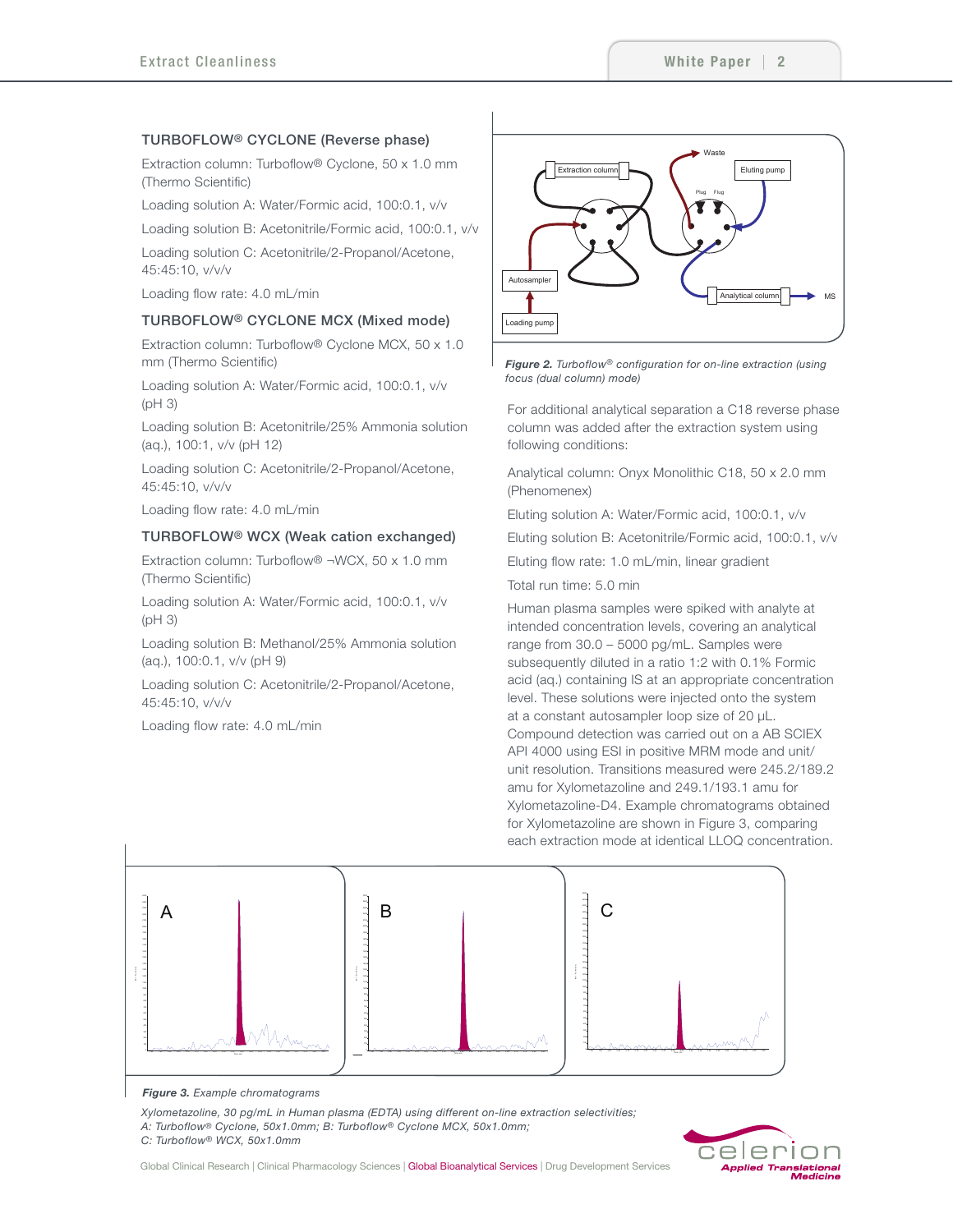# **Evaluation of Extraction Recovery and Extract Cleanliness**

For the determination of extraction recovery and extract cleanliness, a third valve was incorporated to the system (as shown in Figure 4). An additional loop equivalent to the size of the autosampler loop was applied across this valve, allowing the addition of pure solution samples post extraction column. Pure solutions and plasma samples were then injected onto the system, whilst varying

the solution injected post extraction column in a way described in Figure 5. Assessment of extraction recovery and ionisation recovery was performed on concentration levels of 30 pg/mL, 400 pg/mL and 4000 pg/mL. For evaluation, the mean analyte peak area response of five replicate injections was used to calculate specific recoveries according to formulas given in Figure 6.



*Figure 4. Turboflow® configuration for the evaluation of extraction recovery and extract cleanliness*

|                                  | Sample injected  | Sample post injected |  |
|----------------------------------|------------------|----------------------|--|
| pure solution sample             | QC pure solution | Water                |  |
| plasma sample                    | QC plasma        | Water                |  |
| pure solution post spiked sample | Water            | QC pure solution     |  |
| plasma post spiked sample        | Plasma blank     | QC pure solution     |  |
|                                  |                  |                      |  |

*Figure 5. Injection configuration for the evaluation of extraction recovery and extract cleanliness*



*Figure 6. Formulas as used for calculation of specific recoveries (as applied to Xylometazoline response)*

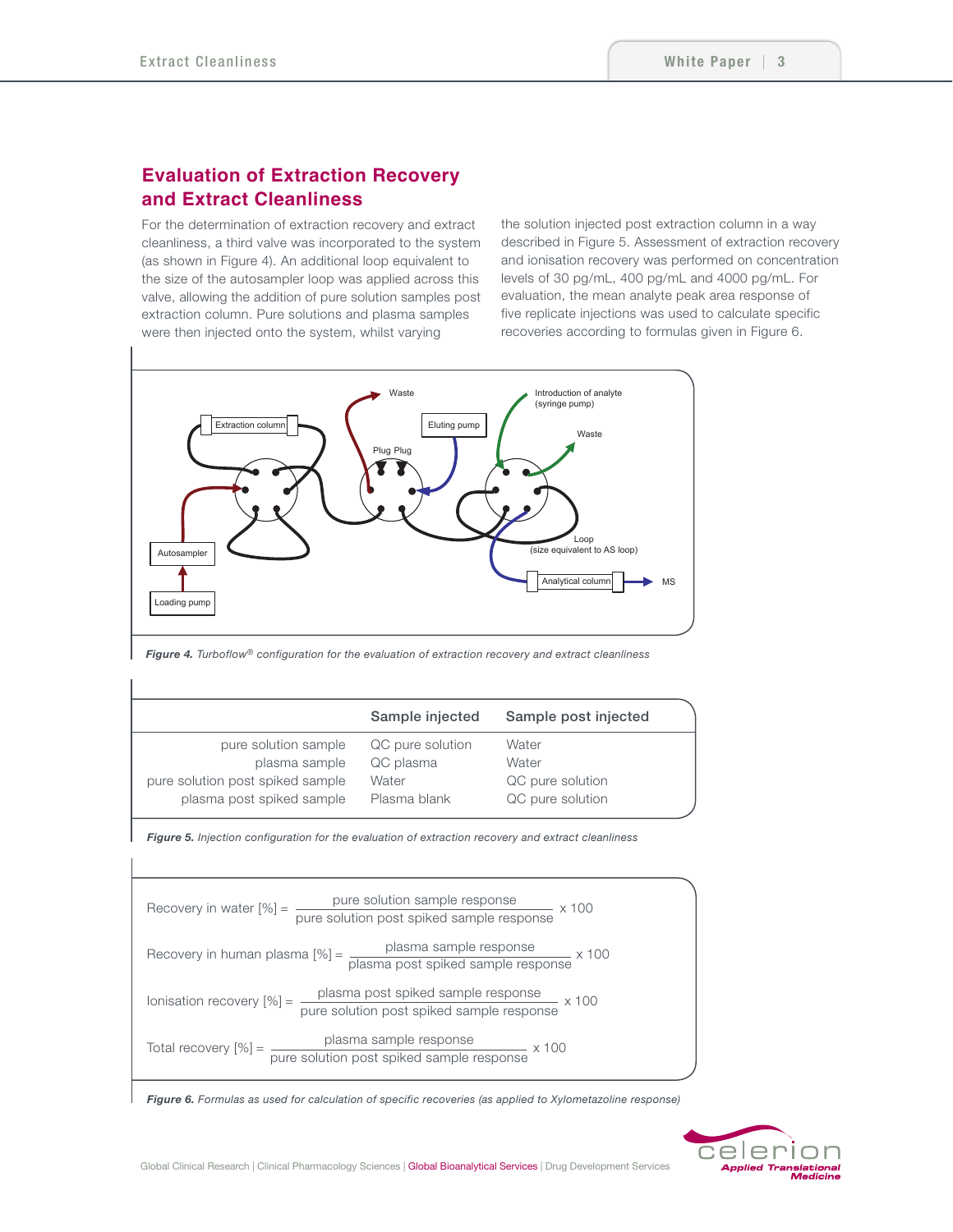## **Results**

Results tabulated in Figure 7 demonstrate the way that the balance between extraction recovery and extract cleanliness affects the total recovery and therefore the final signal that may be achieved. Whilst the Turboflow® Cyclone column provides best extraction recovery, it additionally raises the amount of ion suppression effects, resulting in a loss in total recovery. Ion suppression effects are most likely related to insufficient extract cleanliness. Note that the Turboflow® Cyclone column provides a selectivity similar to the analytical column, therefore, the relatively high level of ion suppression is easily accountable. In contrast the Turboflow® Cyclone MCX and the Turboflow® WCX columns use a differing selectivity to the analytical column, providing a lower level of ion suppression. However, the Turboflow® WCX column provides a poor extraction recovery, resulting

in the poorest total recovery that was achieved. The Turboflow® Cyclone MCX column provides acceptable extraction recovery and almost no signal suppression, which suggests that it provides best extract cleanliness. This is reflected by the LLOQ chromatograms shown in Figure 3. Here the Turboflow® Cyclone MCX column provides less background signal whilst keeping comparable signal intensity when compared to the Turboflow® Cyclone column. This results in the best S/N ratio of all three selectivities.

It is noted that the extraction recovery from plasma is generally higher than that observed from water. This suggests that the presence of matrix compounds is necessary to achieve sufficient retention on the extraction column.



*Figure 7. Results of extraction recovery and extract cleanliness evaluation*

*Specific recoveries, calculated according to formulas given in Figure 6 using the mean analyte peak area response of five replicate injections*

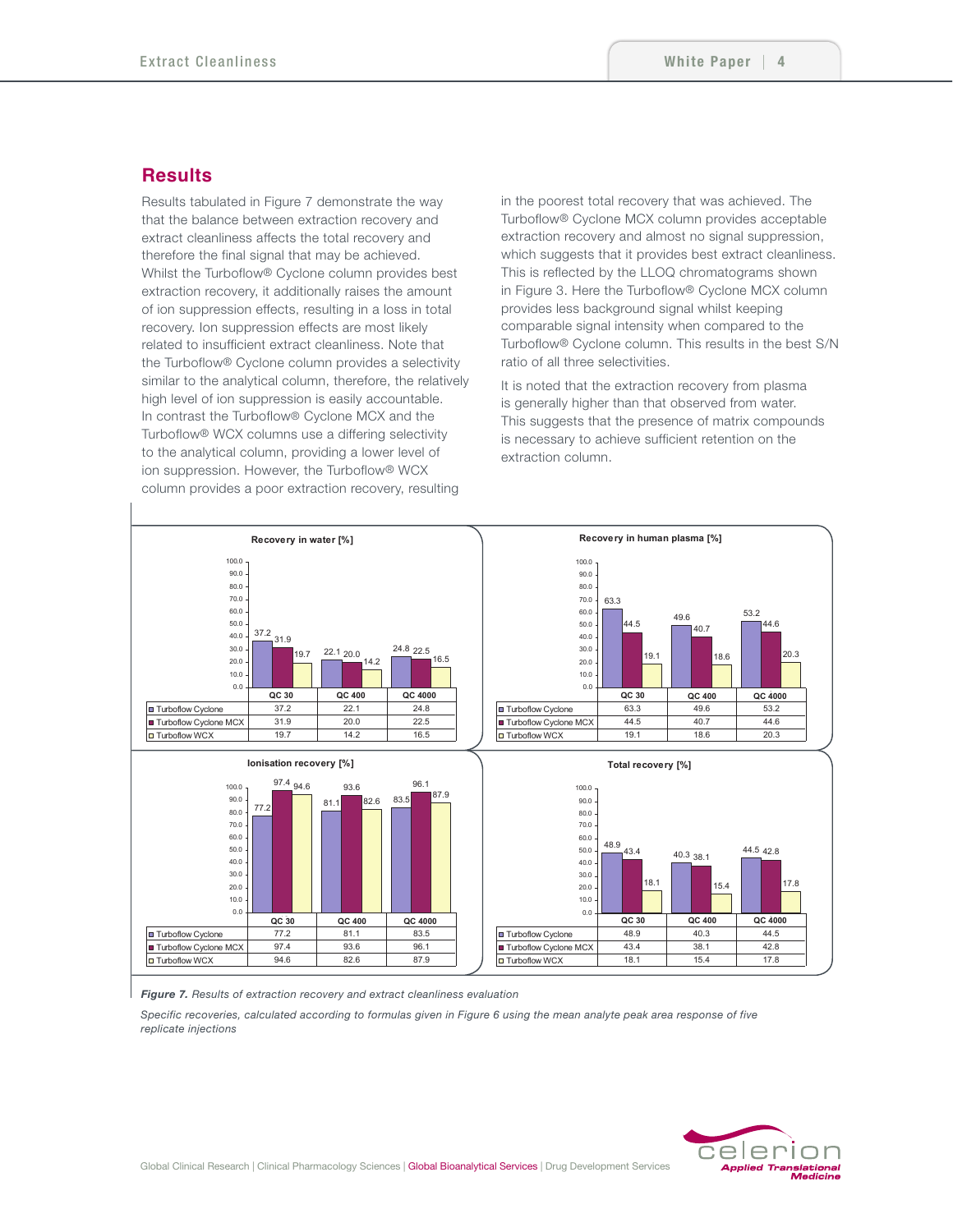# **Post Column Infusion Experiments**

For additional qualitative ionisation recovery evaluation, post analytical column infusion experiments were performed. Blank pure solution samples and blank plasma samples were injected onto the system whilst applying a constant infusion of analyte to the MS post analytical column. Thereby differences in signal intensity at expected analyte retention time indicate the amount of ion suppression and therefore ionisation recovery. Values obtained are tabulated in Figure 9. Example chromatograms for post column infusion experiments are shown in Figure 8. Values obtained must be taken as qualitative only but do correlate with results as shown in Figure 7.

# **Results**

Results confirm that the Turboflow® Cyclone MCX extraction column provides best ionisation recovery, whilst the Turboflow® Cyclone provides highest signal suppression at expected analyte retention. Significant suppression of signal was observed towards the top of the analytical gradient at 2.85 min and 2.95 min on all types of extraction column. These retention times are possibly related to the elution of phospholipids, one of the known potential major suppressing species found in plasma. This was confirmed by monitoring some common phospholipid transitions while injecting blank plasma. It was observed that phospholipids could be detected even after several subsequent gradient cycles whilst solely injecting blank pure solution.

| Extraction<br>column used                                       | lon suppression<br>estimation | Ionisation<br>recovery* |
|-----------------------------------------------------------------|-------------------------------|-------------------------|
| Turboflow <sup>®</sup> Cyclone                                  | 45%                           | 55%                     |
| Turboflow <sup>®</sup> Cyclone MCX                              | 20%                           | 80%                     |
| Turboflow <sup>®</sup> WCX                                      | 35%                           | 65%                     |
| *lonisation recovery $[\%] = 100 - \text{lon suppression} [\%]$ |                               |                         |
|                                                                 |                               |                         |

*Figure 9. Post column infusion experiment results* 



*Figure 8. Example chromatograms for post column infusion experiments* 

*Estimated ion suppression is reflected by percental difference in signal intensity between blank plasma and blank pure solution injections at expected analyte retention time*